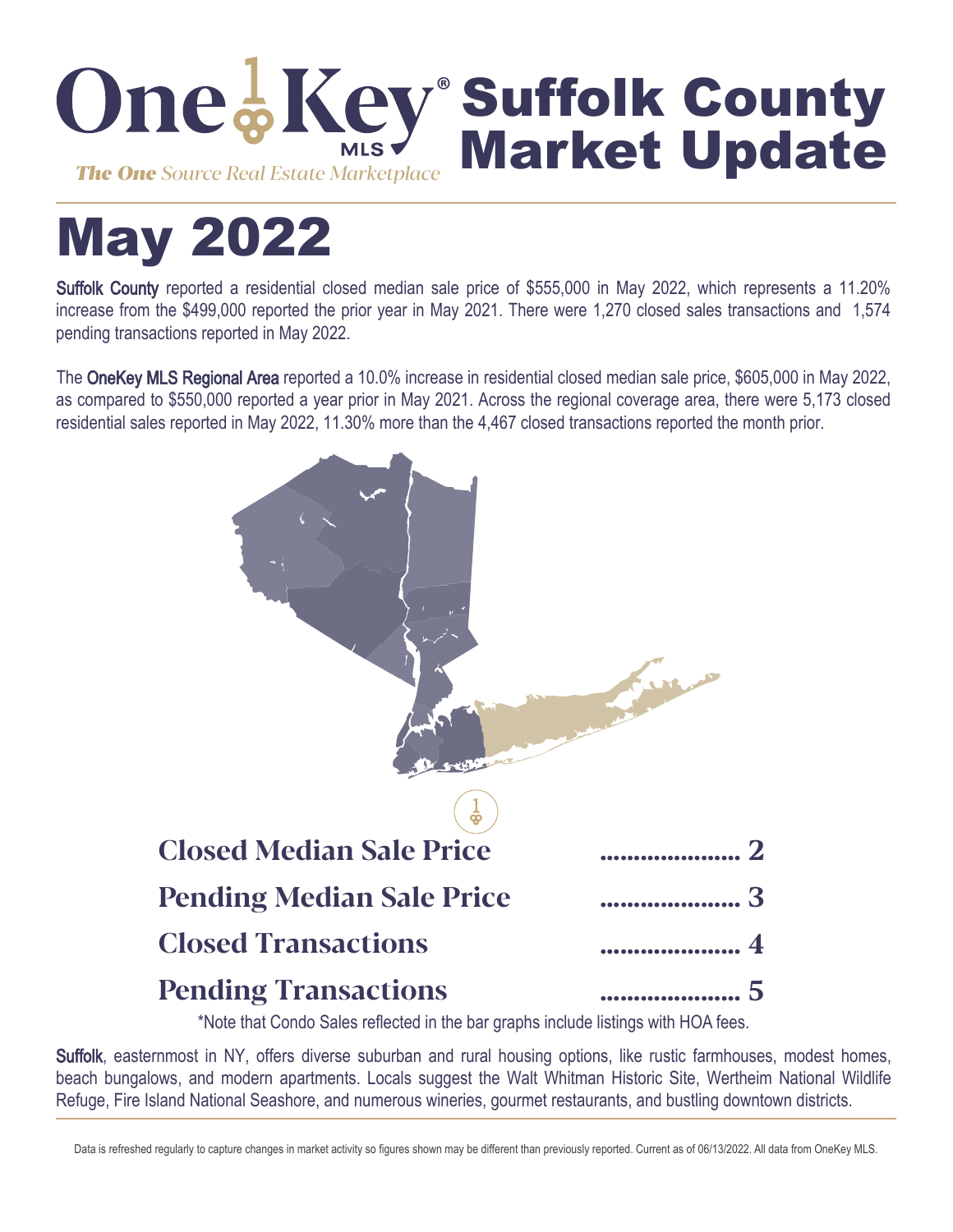

#### **Sold Property Median Price for:**

#### **Location: Suffolk (County)**



| <b>Month</b>    | Current<br>Year | Prior<br>Year | %<br>Change |
|-----------------|-----------------|---------------|-------------|
| May-2022        | \$555,000       | \$499,000     | 11.2        |
| Apr-2022        | \$540,000       | \$479,450     | 12.6        |
| Mar-2022        | \$527,500       | \$470,000     | 12.2        |
| Feb-2022        | \$527,000       | \$475,000     | 10.9        |
| Jan-2022        | \$520,000       | \$470,101     | 10.6        |
| Dec-2021        | \$525,000       | \$480,000     | 9.4         |
| <b>Nov-2021</b> | \$520,000       | \$471,500     | 10.3        |
| Oct-2021        | \$517,750       | \$470,000     | 10.2        |
| Sep-2021        | \$525,000       | \$465,000     | 12.9        |
| Aug-2021        | \$530,000       | \$455,000     | 16.5        |
| Jul-2021        | \$525,000       | \$440,000     | 19.3        |
| Jun-2021        | \$505,585       | \$429,450     | 17.7        |

**Sold Property Median Price for:** Location: Suffolk (County) (Last 24 Months - Residential, Condo, Co-op Properties)



Note: Information displayed in the data table is compiled by OneKey® MLS and represents a combined total of Residential, Condo, Co-op Properties sales for the selected time frame. Only available<br>data will be displayed. Pl

06/13/2022 09:43 AM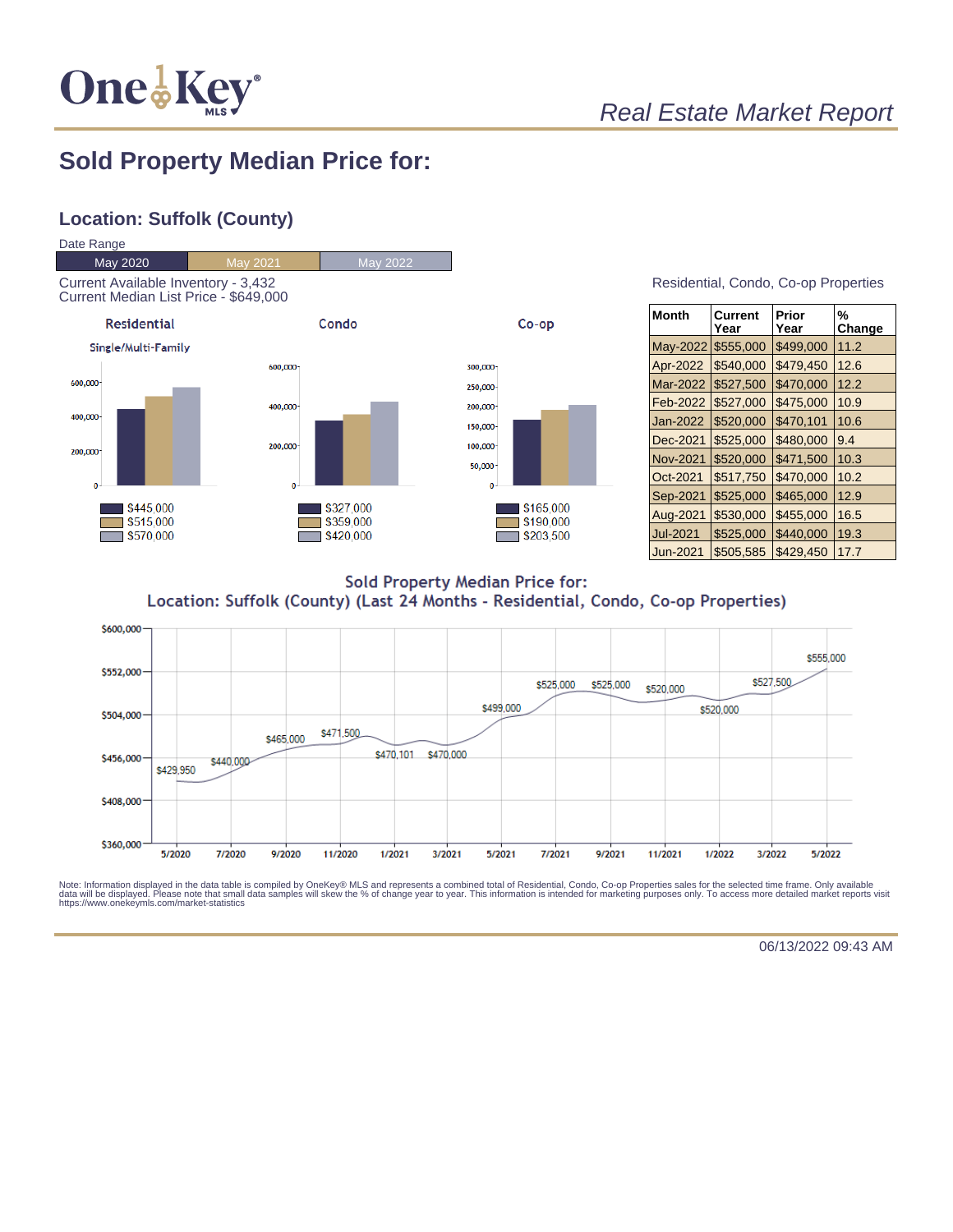

#### **Pending Sales Median Price for:**

#### **Location: Suffolk (County)**



| Residential, Condo, Co-op Properties |  |  |  |
|--------------------------------------|--|--|--|
|--------------------------------------|--|--|--|

| <b>Month</b>    | Current<br>Year | Prior<br>Year | %<br>Change |
|-----------------|-----------------|---------------|-------------|
| May-2022        | \$560,000       | \$540,000     | 3.7         |
| Apr-2022        | \$561,000       | \$517,500     | 8.4         |
| Mar-2022        | \$550,000       | \$504,650     | 9.0         |
| Feb-2022        | \$550,000       | \$495,000     | 11.1        |
| Jan-2022        | \$530,000       | \$475,000     | 11.6        |
| Dec-2021        | \$530,000       | \$475,000     | 11.6        |
| <b>Nov-2021</b> | \$520,000       | \$480,000     | 8.3         |
| Oct-2021        | \$526,000       | \$480,000     | 9.6         |
| Sep-2021        | \$525,000       | \$480,000     | 9.4         |
| Aug-2021        | \$512,000       | \$479,000     | 6.9         |
| <b>Jul-2021</b> | \$525,000       | \$459,000     | 14.4        |
| Jun-2021        | \$527,000       | \$455,500     | 15.7        |

Pending Sales Median Price for: Location: Suffolk (County) (Last 24 Months - Residential, Condo, Co-op Properties)



Note: Information displayed in the data table is compiled by OneKey® MLS and represents a combined total of Residential, Condo, Co-op Properties sales for the selected time frame. Only available<br>data will be displayed. Pl

06/13/2022 09:43 AM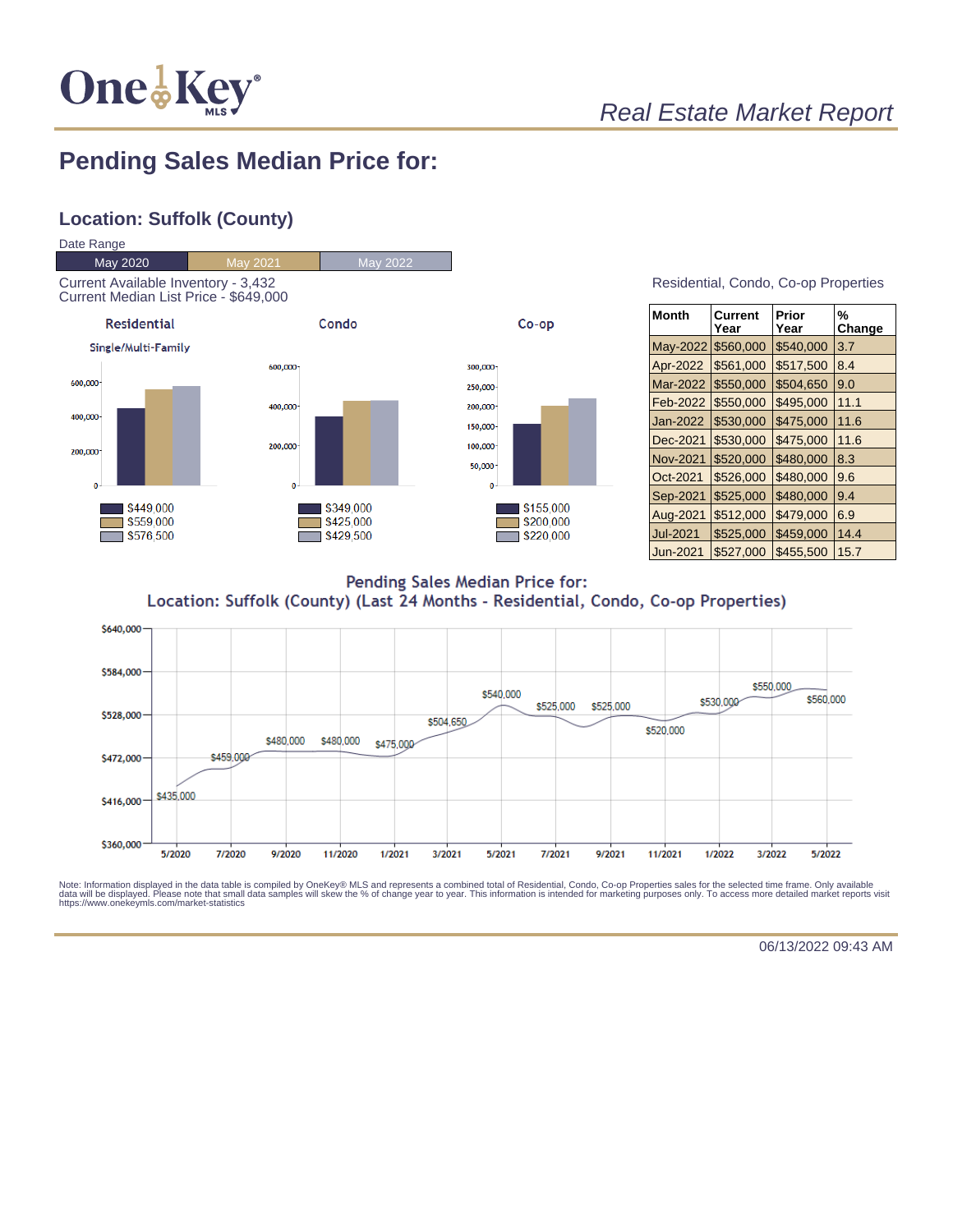

#### **Sold Property Counts for:**

#### **Location: Suffolk (County)**



Residential, Condo, Co-op Properties

| <b>Month</b>    | Current<br>Year | Prior<br>Year | %<br>Change |
|-----------------|-----------------|---------------|-------------|
| <b>May-2022</b> | 1,270           | 1.374         | $-7.6$      |
| Apr-2022        | 1,223           | 1,412         | $-13.4$     |
| Mar-2022        | 1,293           | 1.532         | $-15.6$     |
| Feb-2022        | 1,215           | 1,434         | $-15.3$     |
| Jan-2022        | 1.397           | 1,611         | $-13.3$     |
| Dec-2021        | 1,797           | 2,217         | $-18.9$     |
| <b>Nov-2021</b> | 1.532           | 1.754         | $-12.7$     |
| Oct-2021        | 1,700           | 2,070         | $-17.9$     |
| Sep-2021        | 1,681           | 1,825         | $-7.9$      |
| Aug-2021        | 1,790           | 1,489         | 20.2        |
| <b>Jul-2021</b> | 1,782           | 1,197         | 48.9        |
| Jun-2021        | 1.706           | 1.168         | 46.1        |

**Sold Property Counts for:** Location: Suffolk (County) (Last 24 Months - Residential, Condo, Co-op Properties)



Note: Information displayed in the data table is compiled by OneKey® MLS and represents a combined total of Residential, Condo, Co-op Properties sales for the selected time frame. Only available<br>data will be displayed. Pl

06/13/2022 09:44 AM